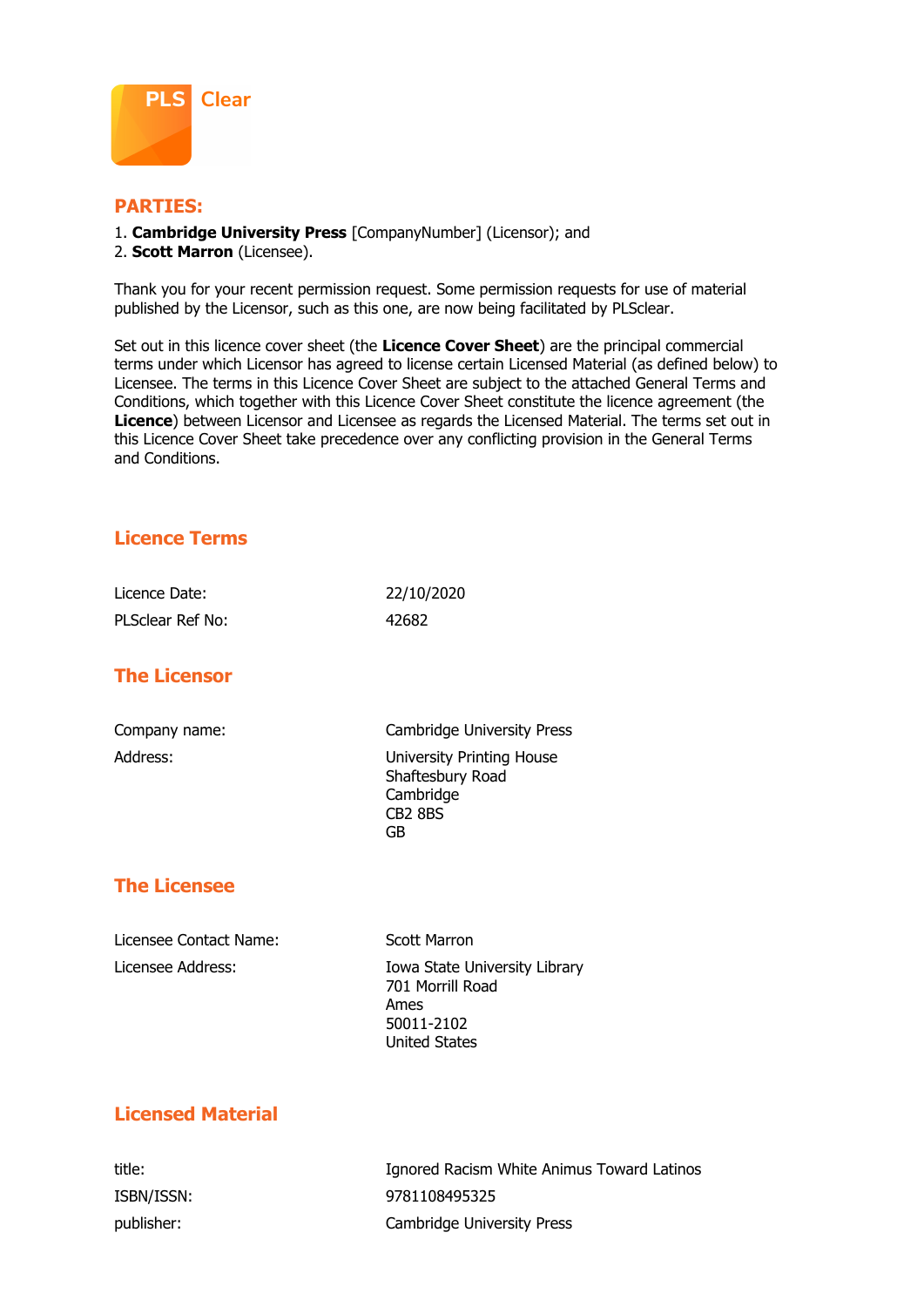| Number of words                                          | 512                                                                                                                                                                                                                              |
|----------------------------------------------------------|----------------------------------------------------------------------------------------------------------------------------------------------------------------------------------------------------------------------------------|
| Page numbers                                             | vii-ix                                                                                                                                                                                                                           |
| Number of pages                                          | 3                                                                                                                                                                                                                                |
| Identifier / First few words                             | <b>Table of Contents</b>                                                                                                                                                                                                         |
| Are you reusing the full article or<br>chapter?          | No.                                                                                                                                                                                                                              |
| Are you requesting permission to<br>reuse your own work? | No.                                                                                                                                                                                                                              |
| <b>Additional Information</b>                            | Dear Permissions Specialist:                                                                                                                                                                                                     |
|                                                          | I work for the Iowa State University Library and I have<br>been working with Dr. David Peterson to get their<br>scholarship deposited in our institutional repository, Iowa<br>State University Digital Repository. Dr. Peterson |
| Number of words                                          | 1200                                                                                                                                                                                                                             |
| Page numbers                                             | xv-xviii                                                                                                                                                                                                                         |
| Number of pages                                          | 4                                                                                                                                                                                                                                |
| Identifier / First few words                             | Preface                                                                                                                                                                                                                          |
| Are you reusing the full article or<br>chapter?          | No.                                                                                                                                                                                                                              |
| Are you requesting permission to<br>reuse your own work? | No.                                                                                                                                                                                                                              |
| <b>Additional Information</b>                            | Dear Permissions Specialist:                                                                                                                                                                                                     |
|                                                          | I work for the Iowa State University Library, and I have<br>been working with Dr. David Peterson to get their<br>scholarship deposited in our institutional repository, Iowa                                                     |

State University Digital Repository. Dr. Peterson

# **For Use In Licensee's Publication(s)**

| usage type                  | Online Content or App-Website            |
|-----------------------------|------------------------------------------|
| Author or Editor            | N/A                                      |
| Language                    | English                                  |
| Publication title           | Iowa State University Digital Repository |
| Publisher                   | N/A                                      |
| Unlimited circulation?      | Yes                                      |
| URL where content is reused | https://lib.dr.iastate.edu               |
|                             |                                          |

# **Rights Granted**

| Exclusivity: | Non-Exclusive                  |
|--------------|--------------------------------|
| Format:      | Webpage                        |
| Language:    | English                        |
| Territory:   | World                          |
| Duration:    | Lifetime of Licensee's edition |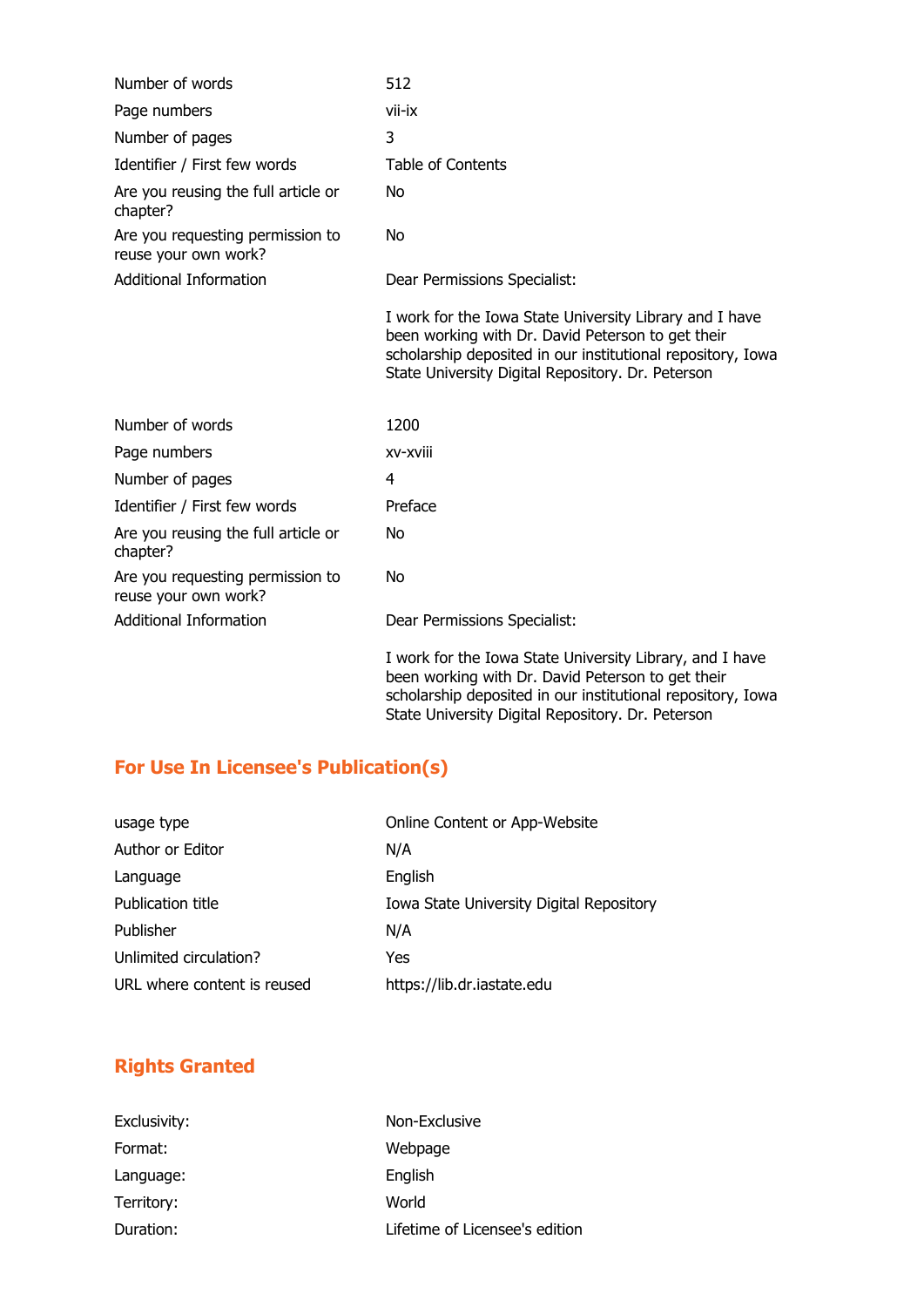| Maximum Circulation: | Maximum web circulation: Unlimited copies                                                   |
|----------------------|---------------------------------------------------------------------------------------------|
| Additional Terms:    | © Mark D. Ramirez and David A. M. Peterson 2020,<br>published by Cambridge University Press |

### **Payment Details**

| Fee Payable:   | £0.00 $[+$ VAT if applicable]         |
|----------------|---------------------------------------|
| Payment Terms: | Strictly 30 days from date of Licence |

### **GENERAL TERMS AND CONDITIONS**

### **1. Definitions and Interpretation**

1.1 Capitalised words and expressions in these General Terms and Conditions have the meanings given to them in the Licence Cover Sheet.

1.2 In this Licence any references (express or implied) to statutes or provisions are references to those statutes or provisions as amended or re-enacted from time to time. The term **including** will be construed as illustrative, without limiting the sense or scope of the words preceding it. A reference to in **writing** or **written** includes faxes and email. The singular includes the plural and vice versa.

### **2. Grant of Rights**

2.1 Subject to payment by Licensee of the Licence Fee in accordance with paragraph 3 below, Licensor grants to Licensee the non-exclusive right to use the Licensed Material as specified in the Licence Cover Sheet.

2.2 The rights licensed to Licensee under this Licence do not include the right to use any third party copyright material incorporated in the Licensed Material. Licensee should check the Licensed Material carefully and seek permission for the use of any such third party copyright material from the relevant copyright owner(s).

2.3 Unless otherwise stated in the Licence Cover Sheet, the Licensed Material may be:

2.3.1 subjected to minor editing, including for the purposes of creating alternative formats to provide access for a beneficiary person (provided that any such editing does not amount to derogatory treatment); and/or

2.3.2 used for incidental promotional use (such as online retail providers' search facilities).

2.4 Save as expressly permitted in this Licence or as otherwise permitted by law, no use or modification of the Licensed Material may be made by Licensee without Licensor's prior written permission.

### **3. Payment**

3.1 Licensee must pay to Licensor the Licence Fee by means of either credit card or on receipt of an invoice, as selected by Licensee during the licence application process via the PLSclear service.

3.2 If payment is by invoice, Licensee agrees to pay the Licence Fee in full by no later than the payment date specified in the relevant invoice.